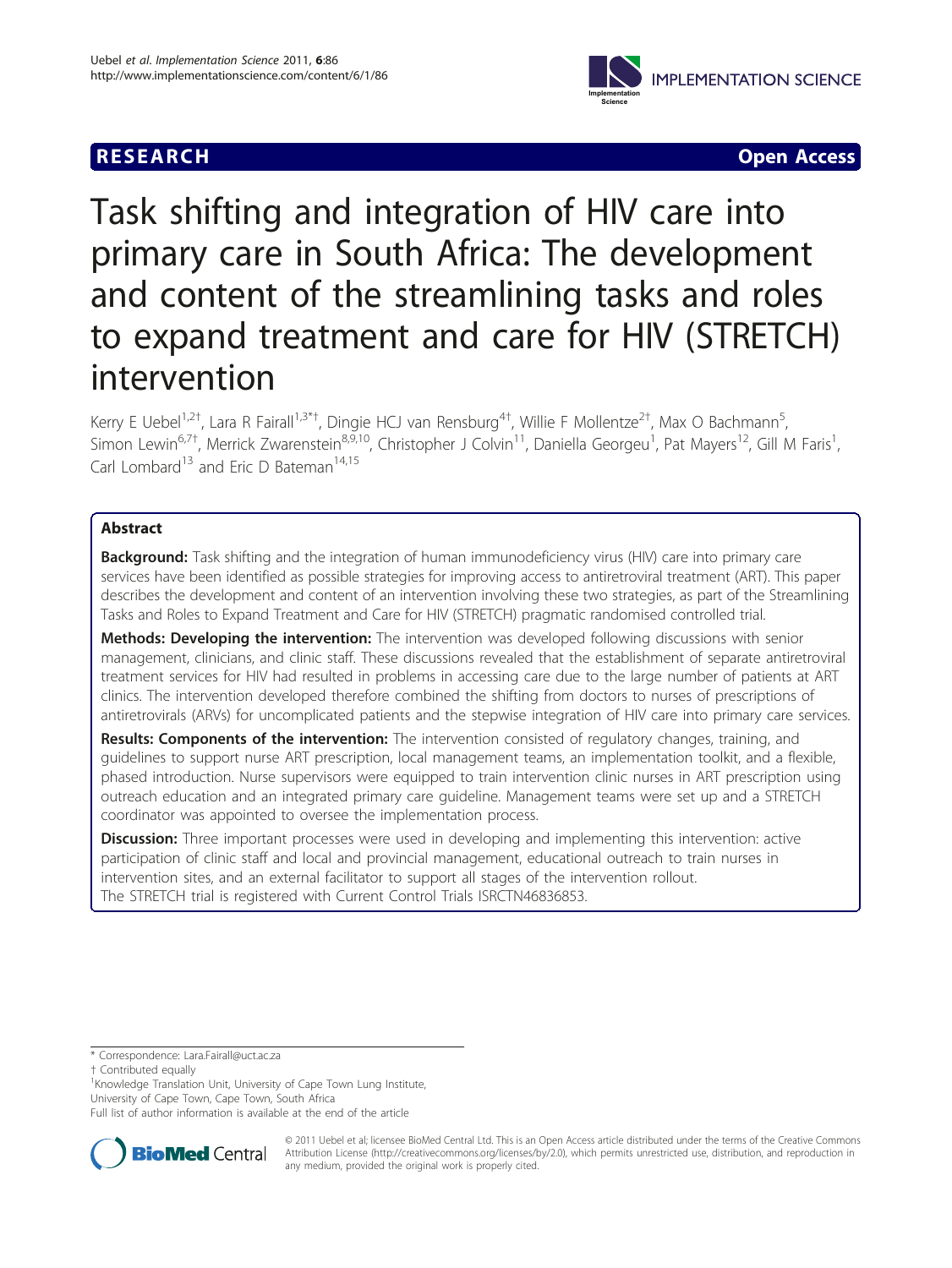#### Background

South Africa has the largest human immunodeficiency virus (HIV) burden in the world, with an estimated 5.7 million infected people [[1](#page-8-0)]. By the end of 2008, five years after the public sector antiretroviral treatment (ART) programme was launched, an estimated 700,500 people were accessing ART [[2\]](#page-8-0). Although this represents an increase of 53% on the previous year, it constitutes only 40% of those estimated to be in need of ART [[3](#page-8-0)]. Despite policy guidelines recommending that comprehensive HIV care be incorporated into existing primary care services [\[4](#page-8-0)], the initial public sector ART rollout in South Africa was implemented as a vertical (stand alone) programme with separate funding, facilities, staff, medical records, and reporting requirements [[5\]](#page-8-0). There are several reasons to justify such an initial vertical approach to comprehensive HIV care, including the need for a rapid response in a weak health system and the need for highly skilled staff to implement a new, complex intervention [[6](#page-8-0),[7](#page-8-0)]. There are, however, two equally powerful reasons for moving away from vertical HIV care programmes in high HIV-burden countries: that such vertical programmes will be unable to achieve universal ART access because of the sheer numbers of people needing treatment; and that they could draw away financial and human resources from already struggling public health systems in these countries [\[8,9](#page-8-0)].

In order to address these concerns, calls have been made to utilise the impetus of new financing, training, and infrastructural support, directed towards the acquired immunodeficiency syndrome (AIDS) epidemic, to strengthen broader health systems [\[10\]](#page-9-0), and to incorporate current vertical ART programmes into these health systems–a strategy now termed the 'diagonal approach' [[11](#page-9-0)]. Approaches to incorporating HIV care into general health systems include: the referral of patients stabilised on ART from ART clinics to primary care clinics where they could receive monthly supplies of treatment (sometimes referred to as 'down referral') [[12,13\]](#page-9-0); task shifting of aspects of HIV care to lower cadres of healthcare workers [[14,15\]](#page-9-0); setting up nursedriven HIV care programmes [[16](#page-9-0)]; and integration of HIV care into primary care services [[17-19\]](#page-9-0).

These types of interventions are complex, and there are two important research questions that need to be answered, particularly in low- and middle-income countries [[20](#page-9-0)]: What should be the components of these interventions [[21-23\]](#page-9-0)? And are these interventions effective in improving access to ART? This article addresses the first question–it describes the content of the STRETCH (Streamlining Tasks and Roles to Expand Treatment and Care for HIV) intervention, including its components, the processes of change used, the conditions in the control clinics, and links to manuals used in the intervention, as suggested in the WIDER recommendations (Workgroup for Intervention Development and Evaluation Research) [[24](#page-9-0)]. The development of the intervention was based on the educational outreach model and our practical experience of engaging with the Free State Department of Health in implementing an earlier nurse training programme called PALSA PLUS (Practical Approach to Lung Health and HIV/AIDS) in the Free State [[25-27](#page-9-0)]. The second question is being addressed through a pragmatic cluster randomised controlled trial of the effects of the STRETCH intervention on access to ART conducted in 31 ART clinics randomised in nine strata in the Free State province [[28\]](#page-9-0). This description will supplement the forthcoming trial results.

#### Context and setting: the Free State public sector ART rollout

The Free State, with a population of 2.8 million [[29\]](#page-9-0), has an estimated HIV prevalence of 18.5% among 15 to 49 year olds [[30](#page-9-0)]. The province comprises five districts, divided into 20 local areas, with primary care services offered at 222 nurse-led clinics. The public sector ART rollout commenced in mid-2004 in designated nurse-led ART assessment sites situated in selected primary care clinics. Table [1](#page-2-0) summarises the organisation of HIV care in health facilities in the initial rollout. Patients diagnosed as HIV positive in primary care clinics and hospitals are referred to ART assessment sites for further clinical care and assessment of eligibility for ART. Those eligible for ART receive drug readiness training and are then referred to ART treatment sites in local hospitals for initiation of treatment and for threeto six-month reviews of ART prescriptions by a doctor. National regulations require that antiretrovirals (ARVs) be dispensed by or under the direct supervision of a pharmacist. Where assessment sites do not have pharmacists, ARVs have to be dispensed at treatment sites into patient-named packets and transferred to assessment sites where nurses issue them monthly to patients. In some remote areas, assessment and treatment site functions were conducted by combined sites with the support of visiting doctors.

In the first three years of the rollout, achievements included: good patient outcomes amongst patients receiving ART [[31](#page-9-0),[32](#page-9-0)], a reliable supply of drugs and other medical supplies, and increases in nurse posts [[33](#page-9-0)]. These successes were tempered by high mortality rates among patients waiting for ART [[31\]](#page-9-0), increased vacancies in primary care services [[34\]](#page-9-0), and high levels of burnout among ART and primary care nurses [[35](#page-9-0)]. Despite opening 57 ART sites, coverage by the end of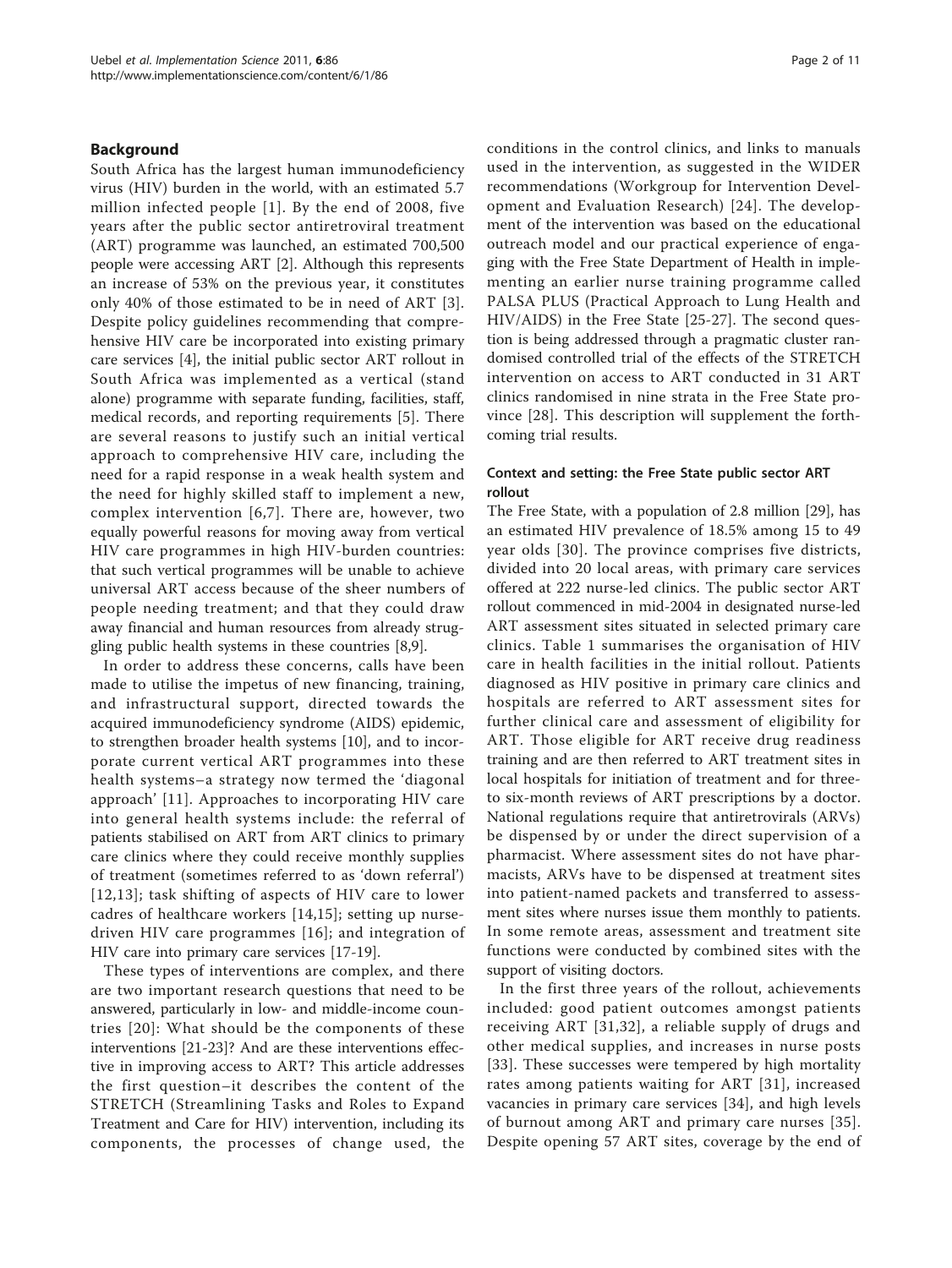| Type of facility         | Responsibilities for HIV care in initial ART Rollout                                                                                                                                                                                                                                                                                                | Responsibilities for HIV care for sites in the STRETCH trial                                                                                                                                                                                                                                                               |  |
|--------------------------|-----------------------------------------------------------------------------------------------------------------------------------------------------------------------------------------------------------------------------------------------------------------------------------------------------------------------------------------------------|----------------------------------------------------------------------------------------------------------------------------------------------------------------------------------------------------------------------------------------------------------------------------------------------------------------------------|--|
| Primary care<br>services | • Voluntary counselling and testing                                                                                                                                                                                                                                                                                                                 | • Voluntary counselling and testing<br>• Initial CD4 count<br>• Routine HIV care (repeat CD4 counts, clinical staging and TB<br>screening) for patients not requiring ART<br>• Drug readiness training<br>• Baseline bloods<br>• Monthly ART follow-up and issuing of ARVs (after first six<br>months for stable patients) |  |
| ART assessment<br>sites  | $\cdot$ Initial CD4 count<br>• Routine HIV care (repeat CD4 counts, clinical staging and TB<br>screening) for patients not requiring ART<br>• Refer patients eligible for ART (Stage IV AIDS or CD4 <200<br>cells/mm3) to doctor at treatment site<br>• Drug readiness training<br>• Baseline bloods<br>• Monthly ART follow-up and issuing of ARVs | · Initiate uncomplicated patients on ART<br>• Monthly ART follow-up and issuing of ARVs for first six months<br>· Six monthly review and repeat ART prescription for stable<br>patients<br>• Refer complicated patients for initiation and repeat of ART<br>prescription to doctor at treatment site                       |  |
| ART treatment<br>sites   | · Initiation of patients on ART<br>• Monthly review first three months<br>• Six monthly review and repeat ART prescription                                                                                                                                                                                                                          | • Initiation of complicated patients on ART<br>• Monthly review first three months of complicated patients<br>• Six monthly review and repeat ART prescription for<br>complicated patients                                                                                                                                 |  |

<span id="page-2-0"></span>Table 1 Responsibilities for provision of aspects of HIV care at different facilities in the initial ART rollout compared with responsibilities for sites in the STRETCH trial

2007 remained disappointingly low. Only 25% of new patients estimated to be in need of ART that year were started on treatment [[36](#page-9-0)].

In late 2008, while the STRETCH trial was ongoing, the Free State ART programme was forced to implement a three-month moratorium on selected adult ART initiations to ensure uninterrupted drug supplies for those already on treatment. This moratorium was due in part to chronic underfunding of the ART programme in all provinces, and resulted in a major review and increase in funds for the national ART programme. In early 2010, before the STRETCH trial was completed, the South African government commenced implementation of its accelerated AIDS plan in all provinces. This plan includes nurse prescription of ART and integration of ART into all primary care clinics in an attempt to rapidly scale-up ART access [[37](#page-9-0)]

#### Developing the intervention

In 2005, Free State Department of Health managers expressed their concern about high mortality rates among patients waiting for ART, and about the dependence of the programme on doctors, who are in short supply, for ART prescription. Working in the Free State, the Knowledge Translation Unit of the University of Cape Town Lung Institute had piloted and evaluated a training programme for nurses in the use of integrated primary care guidelines covering the management of respiratory diseases and HIV–the PALSA PLUS initiative [[25-27,38](#page-9-0),[39](#page-9-0)]. The provincial department thus requested that nurse prescription of ART be included in the PALSA PLUS guidelines, and that training be rolled out in the province. Because of widespread ambivalence

about the ability of nurses to take on the clinical responsibility for ART prescription and the absence of clear national policy, it was decided to pilot the intervention and monitor its outcomes as a pragmatic randomised controlled trial in the province's ART clinics. Meetings were then held over eighteen months between researchers, managers, senior clinicians, and clinic staff to develop the intervention.

#### Meetings with senior managers and clinicians

In initial meetings with senior managers and clinicians from the ART programme, it was established that delays in people accessing ART were caused not only by the shortage of doctors but also the high caseload of ART nurses at ART assessment sites that were managing growing numbers of patients on ART as well as those not yet eligible for ART. The intervention was therefore designed to be a more complex task-shifting intervention with two main components: shifting ART prescription from doctors to ART nurses and shifting routine HIV care for patients not yet eligible for ART (pre-ART care), from ART nurses to primary care nurses at ART assessment sites.

#### Meetings with middle managers

Workshops were then held with district and local area managers to further develop the intervention. Managers expressed concern about the ability of nurses to assume these new clinical responsibilities and about how to implement the reorganisation of care required for this type of complex health intervention. It was agreed that in addition to providing nurse training, the intervention would be implemented in phases, and detailed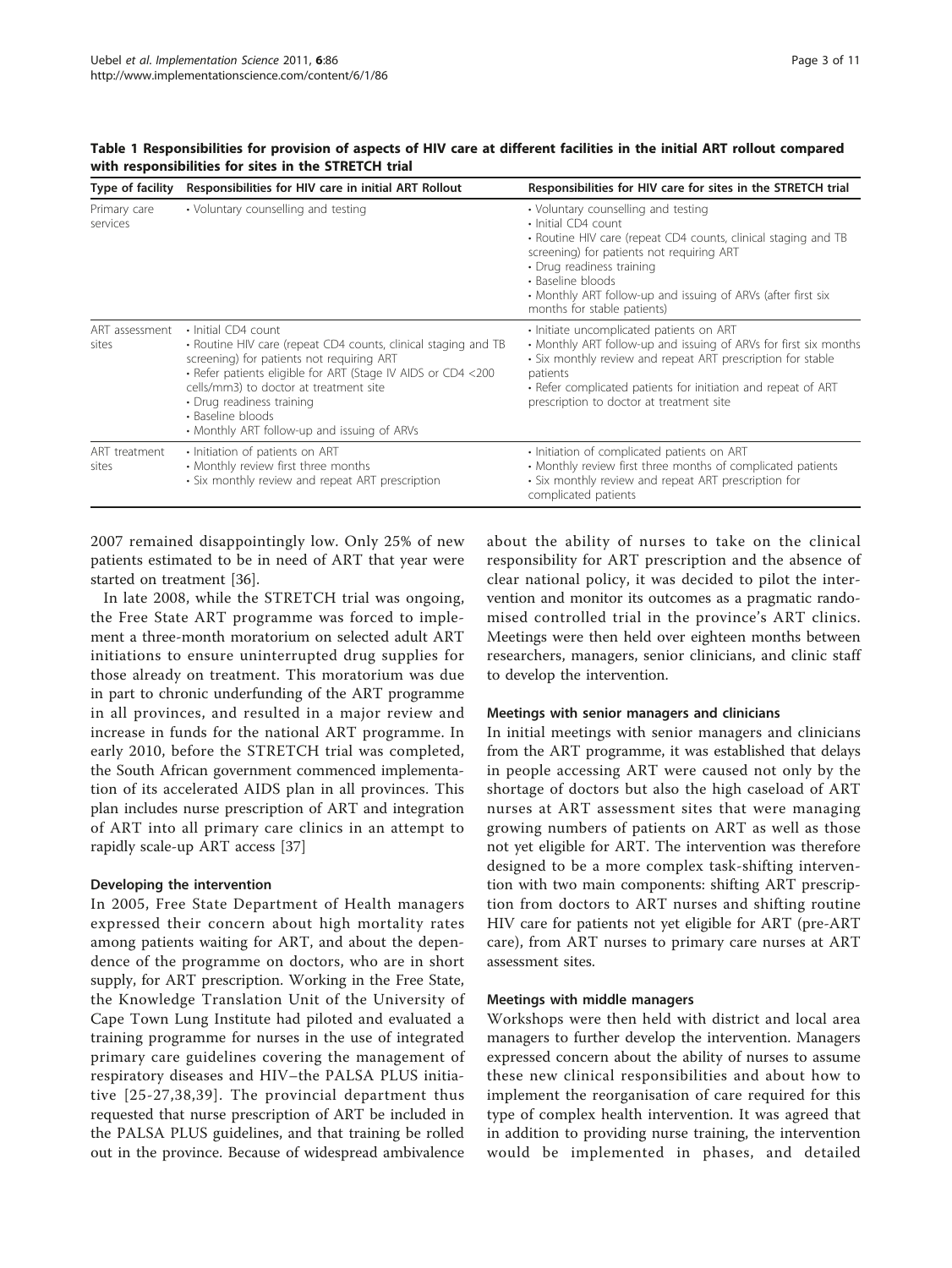<span id="page-3-0"></span>descriptions of the task and role changes needed at intervention clinics in each phase would be included in an implementation 'toolkit' to be developed by the researchers.

#### Meetings with clinic staff

To obtain feedback from clinic staff on the proposed intervention, the STRETCH coordinator (KU) visited all 31 nurse-led ART assessment clinics selected for the trial and held meetings with staff members. The staff raised a number of problems with functioning of the ART sites that were resulting in difficulties for patients accessing ART. These difficulties included increasing workload, drug transport and storage problems resulting from hospital-based ART dispensing, transport problems for patients, and lack of basic communication infrastructure such as telephones and fax machines (see Table 2). ART nurses were also struggling to cope with providing care for the growing numbers of patients accessing ART as well as those not yet eligible for ART. In one local area where primary care clinics did not offer HIV testing, ART staff had to provide this service too. However, in other districts, increasing workload had already prompted ART sites to integrate pre-ART care into the work of the surrounding primary care clinics. In one district, ART sites were already discussing the integration of drug readiness training, for patients eligible for ART, into primary care services.

Thus, in their comments on the proposed intervention and in order to address some of the problems

outlined in Table 2, such as nurse workload and transport difficulties for patients, many of the staff felt that more elements of HIV care, including drug readiness training and monthly collection of ARVs, needed to be integrated into primary care services. Furthermore, these elements of care needed to be available not only within the ART clinic but also in surrounding primary care clinics referring patients to these ART sites. Task shifting of pre-ART care from ART nurses to primary care nurses at ART sites, as initially envisaged in discussions with management, was thus reformulated as a step-wise integration of the following six elements of comprehensive HIV care into all primary care services both within the ART clinics and those at clinics referring patients to the ART nurses at the ART sites: voluntary counselling and testing; initial CD4 count; routine HIV care for patients not yet eligible for ART; drug readiness training for patients initiating ART; baseline blood tests for patients initiating ART; and monthly ART care for stable patients. This 'decentralisation checklist' was included in the implementation toolkit.

A meeting was also held to gather the views of primary care nurses in the 16 ART sites. These nurses were concerned about the burden of HIV disease in their patients, were keen to be involved in the programme, and felt capable of providing comprehensive HIV care. However, they were also concerned about the increased workload this would create for healthcare providers in already overloaded and understaffed primary care services.

| Operational issues                          | • Increasing workload as patients on ART were required to attend monthly to obtain supplies of ARVs<br>• Staff shortages and delays in filling vacant post in the ART programme<br>• Antagonism of primary care nurses toward ART nurses on account of their different post structures and<br>remuneration leading to refusal to assist (some clinics)<br>• Long delays in taking of CD4 counts because of lack of capacity in primary care services in some areas to<br>perform voluntary counselling and testing and CD4 counts<br>• Lack of integration of primary care services for patients on ART leading to multiple visits to healthcare facilities |  |
|---------------------------------------------|-------------------------------------------------------------------------------------------------------------------------------------------------------------------------------------------------------------------------------------------------------------------------------------------------------------------------------------------------------------------------------------------------------------------------------------------------------------------------------------------------------------------------------------------------------------------------------------------------------------------------------------------------------------|--|
| Drug supply issues                          | • Shortage of pharmacists and pharmacy assistants<br>• ARVs classified as hospital level medication which could only be dispensed by pharmacist<br>• Shortage of transport to deliver dispensed ARVs to assessment sites<br>• Lack of storage space and systems for locating individual patient's dispensed ARVs at assessment sites<br>• Difficulty looking for individual patient's pack of dispensed ARVs<br>• Differing availability of cotrimoxazole and fluconazole at ART service points                                                                                                                                                             |  |
| Transport issues                            | • Patients unable to afford taxi fares to attend treatment sites for doctor's assessment<br>• Regular clinic transport systems becoming overwhelmed by increasing numbers of ART patients needing to go<br>to assessment sites for monthly supply of ARVs                                                                                                                                                                                                                                                                                                                                                                                                   |  |
| Communication issues at<br>assessment sites | • Few or no telephones<br>• No fax machines or photocopy machines<br>• No electricity (one clinic)<br>• Shortage of computers or poor connectivity causing back log in data collection<br>• Shortage of data clerks                                                                                                                                                                                                                                                                                                                                                                                                                                         |  |
| Space issues                                | • Lack of sufficient consulting rooms<br>· Lack of space for large drug readiness training classes<br>• Lack of waiting room space for ART patients                                                                                                                                                                                                                                                                                                                                                                                                                                                                                                         |  |

Table 2 Problems in delivery of care at ART sites, as identified in initial clinic meetings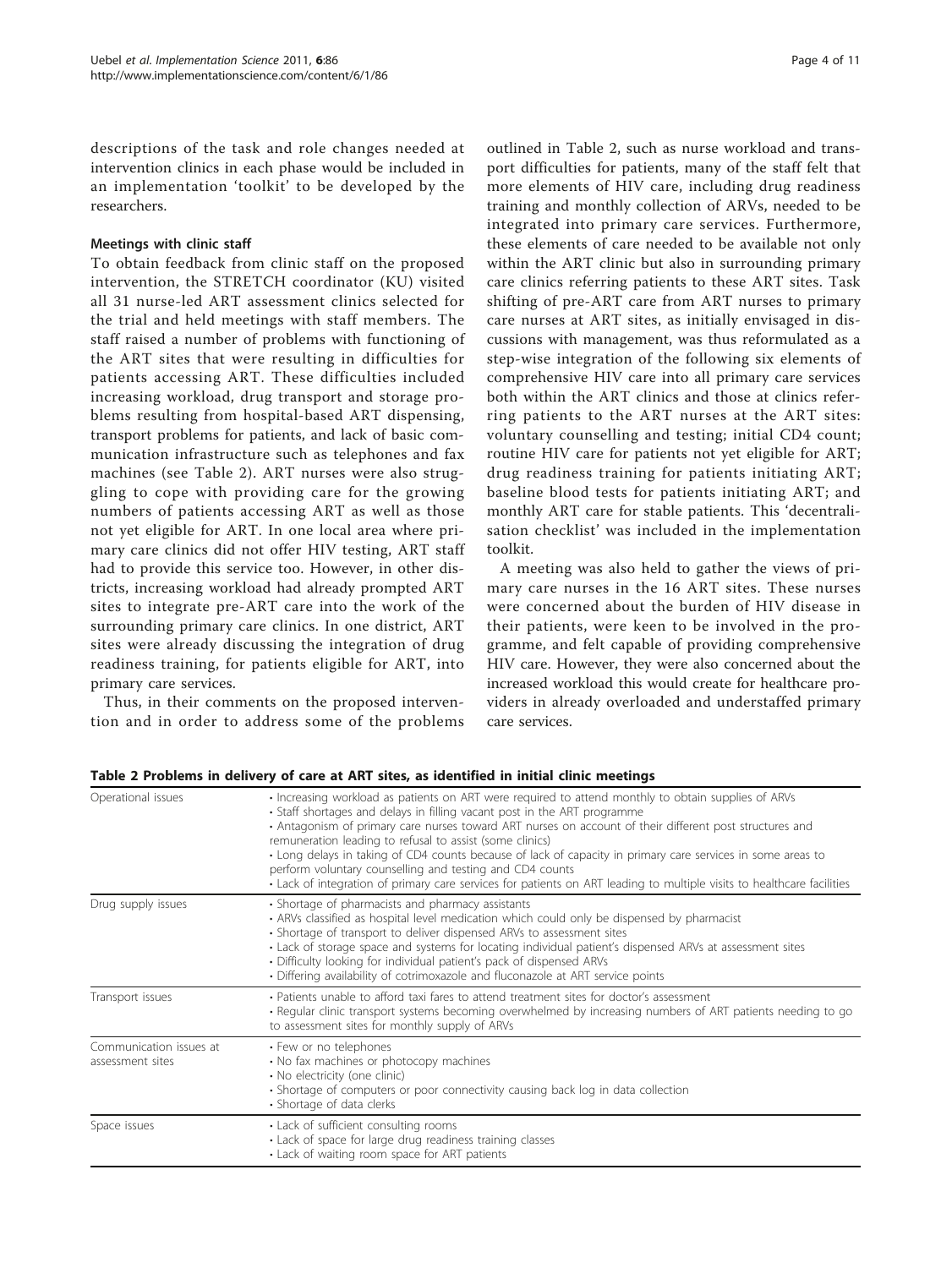#### Components of the intervention

The main components of the intervention are discussed below and are summarised in Table 3, where they are compared with standard of care support at control clinics.

#### The STRETCH coordinator

A provincial STRETCH coordinator (KU), a family medicine practitioner with experience in the management of HIV/AIDS and tuberculosis, was appointed and had the following responsibilities during the intervention: further developing the intervention in consultation with staff at management and clinic level; involvement in initial training and continuing support of nurse training at intervention sites; teaching in the Free State ART training programme alongside ART programme doctors; helping to provide clinical advice to all ART sites; providing extra support to nurses prescribing ART at the

intervention sites; and facilitating the establishment of management teams to oversee the implementation of the intervention. The involvement of the STRETCH coordinator in teaching in the ART programme and helping to provide clinical advice to all ART sites was not initially envisaged as part of the intervention, but was included at the request of the province because of the shortage of doctors available to provide this support.

#### Regulatory changes

Although there was no official national policy prior to the trial on nurse prescription of ART, two pieces of national legislation supported such prescription [[40,41](#page-9-0)]. The Free State Pharmaceutical and Therapeutics Committee gave permission for professional nurses in the province to initiate and repeat ART prescriptions for adults during the trial. This permission was conditional on these nurses completing appropriate training and

Table 3 Components of the intervention compared to standard care at control clinics

| Intervention<br>component                                                                                                                                                                                                                                                                                                                                                                                                               | Intervention clinics ( $n = 16$ )                                                                                                                                                                                                                                                                                                                                                                                                 | Control clinics ( $n = 15$ )                                                                                                                         |  |
|-----------------------------------------------------------------------------------------------------------------------------------------------------------------------------------------------------------------------------------------------------------------------------------------------------------------------------------------------------------------------------------------------------------------------------------------|-----------------------------------------------------------------------------------------------------------------------------------------------------------------------------------------------------------------------------------------------------------------------------------------------------------------------------------------------------------------------------------------------------------------------------------|------------------------------------------------------------------------------------------------------------------------------------------------------|--|
|                                                                                                                                                                                                                                                                                                                                                                                                                                         | STRETCH Coordinator • Teaching in the Free State ART training programme alongside<br>ART programme doctors<br>• Available for clinical advice for all staff in ART sites<br>· Initial training and support of nurse trainers at intervention sites<br>• Providing extra support to nurses prescribing ART at intervention<br>sites<br>• Facilitating the establishment of local management teams to<br>implement the intervention | • Teaching in the Free State ART training programme<br>alongside ART programme doctors<br>• Available for clinical advice for all staff in ART sites |  |
| Regulatory<br>environment for<br>prescription of ART                                                                                                                                                                                                                                                                                                                                                                                    | • Pharmaceutical and Therapeutics Committee of the Free State<br>Department of Health gave permission for professional nurses at<br>intervention sites to initiate and repeat prescriptions of ART for<br>adults identified as eligible for nurse management.                                                                                                                                                                     | • Only doctors were allowed to initiate and repeat<br>prescriptions three or six monthly for patients needing<br>ART                                 |  |
| Nurse Training<br>• All professional nurses completed two-week ART training and<br>on-site training in PALSA PLUS quidelines-six to eight sessions in<br>total<br>• 16 PALSA PLUS trainers, one for each clinic, trained in use of<br>STRETCH guidelines (TtTtT)<br>• All professional nurses offered on-site training in the use of<br>STRETCH quidelines to identify patients eligible for nurse<br>management-four sessions in total |                                                                                                                                                                                                                                                                                                                                                                                                                                   | · All professional nurses completed two-week ART<br>training and on-site training in PALSA PLUS guidelines-six<br>to eight sessions in total         |  |
| Patient management<br>guidelines for nurses                                                                                                                                                                                                                                                                                                                                                                                             | • Special 2007 STRETCH Free State edition of PALSA PLUS<br>guidelines with extra STRETCH guidelines for nurse initiation and<br>repeat prescription of ARVs issued to all staff at intervention sites                                                                                                                                                                                                                             | • Standard 2006 edition of PALSA PLUS issued to all staff<br>at control sites during training in 2006 or 2007                                        |  |
| Management<br>• STRETCH team established at each intervention site to manage<br>the introduction of changes in clinic function during the<br>support<br>intervention<br>• Local area management support teams were set up to support<br>the integration of aspects of comprehensive HIV care into the<br>services of these primary care clinics referring patients to the<br>intervention site                                          |                                                                                                                                                                                                                                                                                                                                                                                                                                   | • Standard management support by clinic supervisor,<br>district ART coordinator and local area manager                                               |  |
| Implementation<br>quideline                                                                                                                                                                                                                                                                                                                                                                                                             | • STRETCH Toolkit issued to STRETCH teams at 16 intervention<br>clinics to assist the teams in implementing the intervention                                                                                                                                                                                                                                                                                                      | • None                                                                                                                                               |  |
| Phased introduction                                                                                                                                                                                                                                                                                                                                                                                                                     | • None<br>• Phase one: Training and establishment of STRETCH teams at<br>each intervention site<br>• Phase two: Nurse repeat prescription of ART for patients on ART<br>for six months or more and eligible for nurse management<br>• Phase three: Nurse initiation of ART for adults eligible for nurse<br>management                                                                                                            |                                                                                                                                                      |  |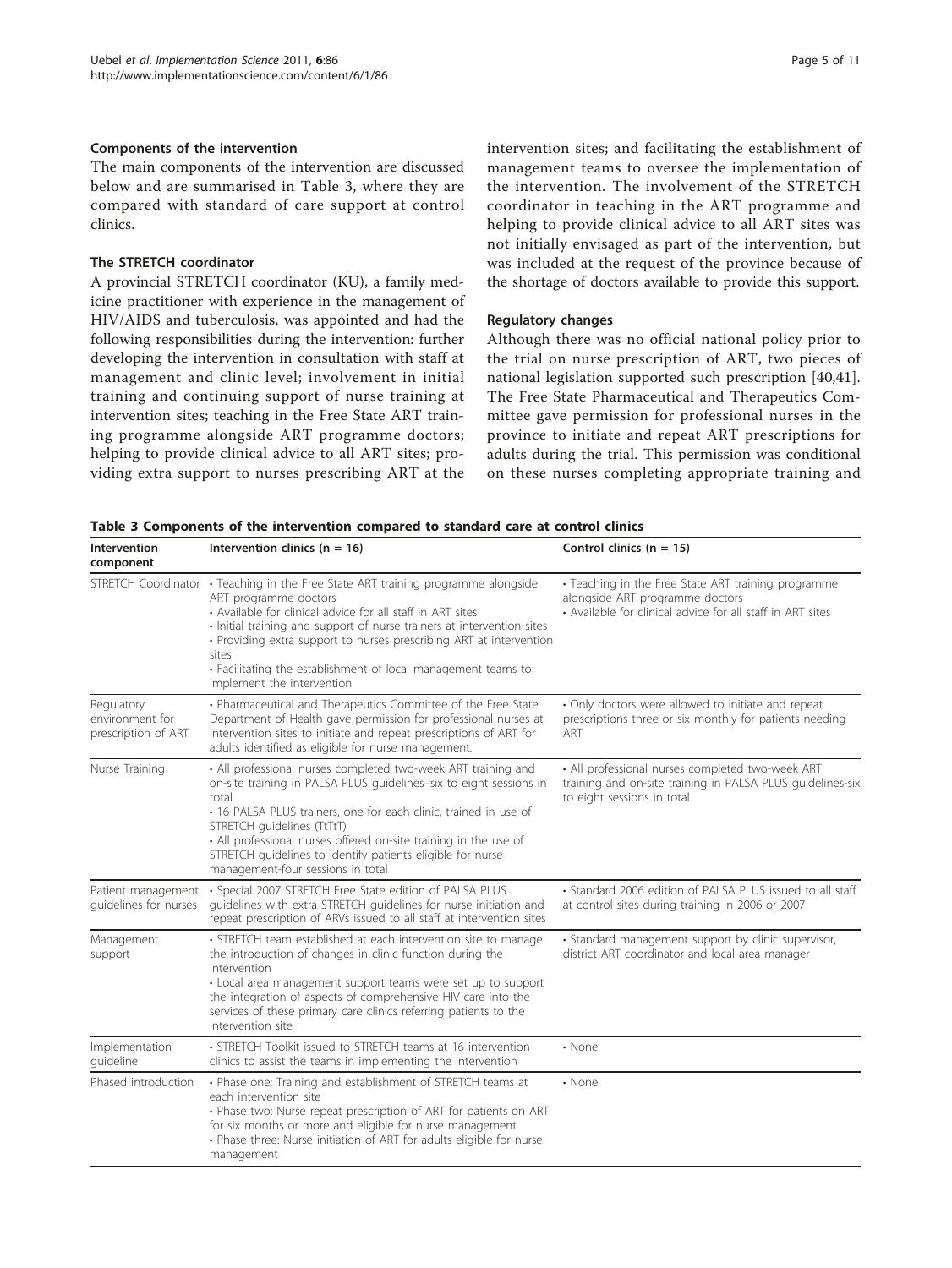working at one of the 16 intervention clinics. Usual care continued at the 15 control clinics where only doctors were allowed to prescribe ART.

#### Nurse training

Table 4 summarises the characteristics of the ART training available to nurses in all clinics across the province and the training offered as part of the intervention. The details of these training programmes are described below.

#### Standard of care training in all clinics

Since 2005, the Free State Department of Health has been running a regular two-week ART training course for staff in ART and other primary care clinics. This course combines one week of lectures broadcast to classrooms throughout the province and a one-week placement at an existing ART site. Regular maintenance training is also conducted in the districts and in weekly lectures broadcast to staff in these classrooms. Clinical support was available to staff at all ART sites from doctors at treatment sites, specialists at a tertiary level AIDS clinic and the STRETCH coordinator.

At the time of the trial, PALSA PLUS training was being rolled out to all provincial primary care clinics, including all ART assessment sites [\[27\]](#page-9-0). This model of training involves equipping nurse managers to conduct outreach training for nurses at clinics in their area. Nurse managers are trained in a one week course known as Training the Trainer to Train (TtTtT) [[25\]](#page-9-0). Adult education models are used to fully integrate

experiential learning on how to facilitate small group training using case scenarios, while enabling the trainers to become familiar with the contents of the guideline. These nurse managers in turn conduct outreach training onsite, in short sessions over several weeks, using these case scenarios to facilitate nurses engaging with the PALSA PLUS guideline. This training has been shown to be effective in improving quality of care and minimises disruption to clinic services [[26,27\]](#page-9-0). Thirty of the 31 ART sites in the STRETCH trial had completed PALSA PLUS training before the trial began and plans were made to train staff at the outstanding clinic.

# Training at intervention clinics

The PALSA PLUS model of training was expanded to include extra training in nurse prescription of ART. One established PALSA PLUS trainer was identified for each of the 16 intervention clinics. All had been trained in ART, and three had experience working in ART sites. These trainers were either clinic supervisors or local programme coordinators regularly visiting these clinics in a supervisory capacity. They participated in a two and one-half-day training on: how to train nurses in the ART protocols contained in the STRETCH edition of the guidelines by using four case scenarios; and the staff role changes needed as part of the intervention, as described in the toolkit. We anticipated that nurse confidence might be severely compromised if patients who were started on ART by nurses developed severe side effects. The case scenarios were therefore also used to impart basic skills for trainers to debrief nurses. The

|                              | Free State Department of Health ART<br>course (Standard training)                                                                                                             | PALSA PLUS training (Standard training)                                                                                                                               | <b>STRETCH Training (Additional training in</b><br>intervention clinics)                                                                                              |
|------------------------------|-------------------------------------------------------------------------------------------------------------------------------------------------------------------------------|-----------------------------------------------------------------------------------------------------------------------------------------------------------------------|-----------------------------------------------------------------------------------------------------------------------------------------------------------------------|
| Description                  | Two- week training course comprising one<br>week of lectures and one week of practical<br>training                                                                            | One- to two-hour sessions weekly or<br>fortnightly of case scenario-based<br>interactive training in use of PALSA PLUS<br>quidelines (six to eight sessions in total) | One- to two-hour sessions weekly or<br>fortnightly of case scenario-based<br>interactive training in use of PALSA PLUS<br>STRETCH quidelines (four sessions in total) |
| Trainers                     | Senior doctors, pharmacists dieticians and<br>social workers working in ART programme                                                                                         | Middle level nurse managers trained as<br>PALSA PLUS trainers                                                                                                         | Middle level nurse managers trained as<br>PALSA PLUS and STRETCH trainers                                                                                             |
| <b>Trainees</b>              | Doctors, professional nurses enrolled nurses<br>pharmacists and social workers involved in<br>providing primary care services at hospitals<br>and clinics across the province | Professional and enrolled nurses and<br>ancillary staff at all intervention and control<br>clinics and primary care clinics throughout<br>the province.               | All professional nurses (whether appointed<br>to ART or primary care posts) at 16<br>intervention sites only                                                          |
| Setting                      | Local classrooms located throughout the<br>province to which lectures are broadcast.<br>Local ART sites during practical training                                             | Training sessions held at the clinic                                                                                                                                  | Training sessions held at the clinic                                                                                                                                  |
| Mode of<br>delivery          | Lectures broadcast live from central studio<br>with limited telephone interaction.<br>Face-to-face with staff at ART sites during<br>practical training                       | Face-to-face small group facilitative work                                                                                                                            | Face-to-face small group facilitative work                                                                                                                            |
| Intensity<br>and<br>duration | Full day training for one week of lectures<br>and one week of practical training                                                                                              | One to two hours once every week or two<br>weeks for two to three months                                                                                              | One to two hours once every week for four<br>weeks                                                                                                                    |

Table 4 Characteristics of various nurse trainings available as standard of care in all ART and primary care sites compared with training offered at intervention clinics during STRETCH intervention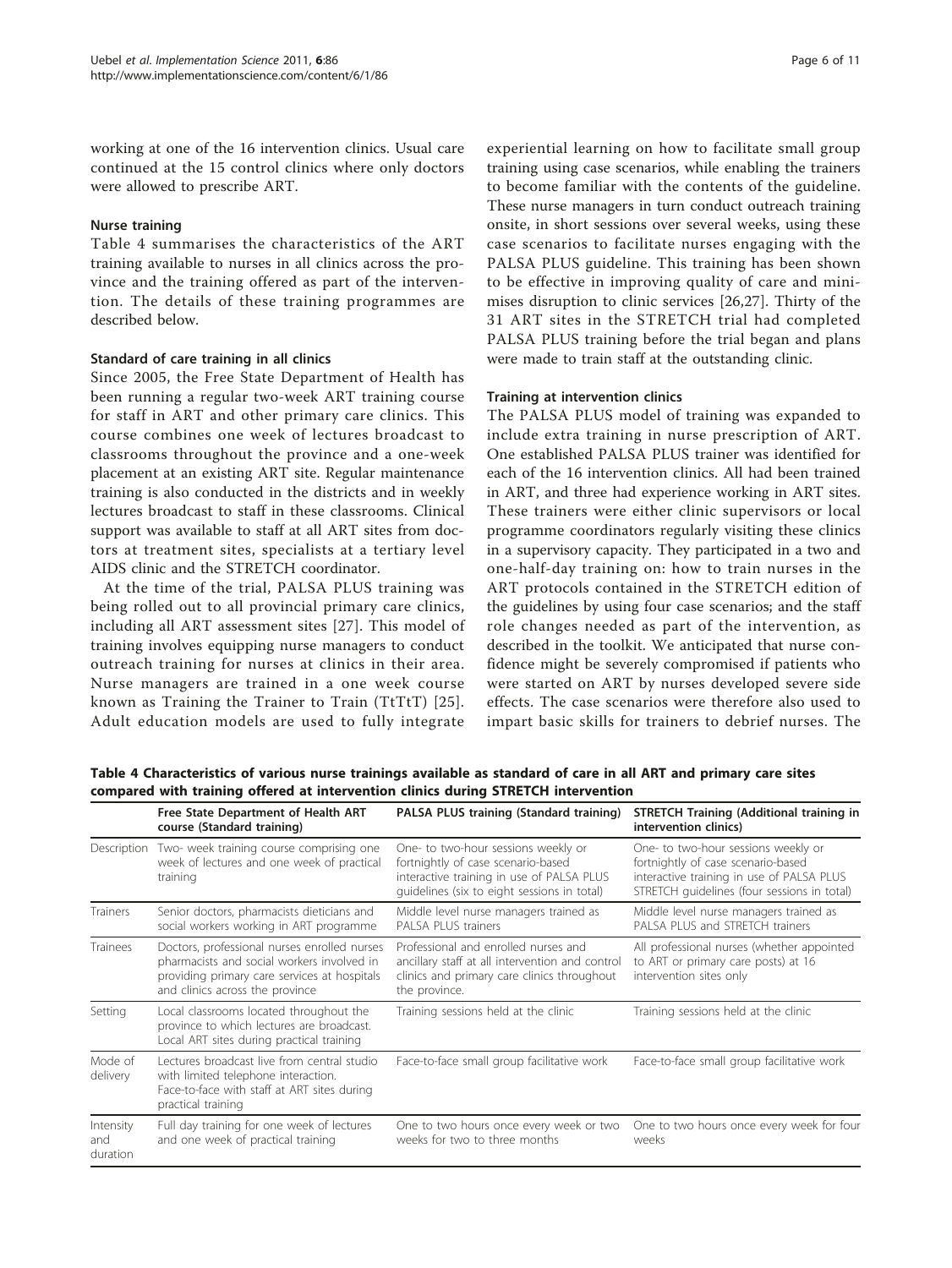training was led by three facilitators from the research team: two nurses experienced in adult and nurse education who had been involved in developing the PALSA PLUS training (GF and PM), and the STRETCH coordinator.

The trainers then trained all nurses at the 16 intervention clinics, including designated ART nurses and those working in primary care, commencing in August 2007. A minimum of four educational outreach trainings, one of which was supported by the STRETCH coordinator, were conducted at each clinic, and most of these sessions were completed by October 2007. The trainers continued to support the nurses and train those who were newly appointed or had not attended all the initial sessions, but the regularity of these visits varied and depended on their other supervisory responsibilities.

All doctors supporting the intervention sites were oriented by the STRETCH coordinator using the guidelines and case scenarios. Doctors working in the five combined sites were able to provide clinical support to the nurses. However, at the other eleven assessment sites, where doctors only worked at distant treatment sites, they were less able to provide support. Additional clinical support was also provided by the STRETCH coordinator via telephone or during clinic visits. These visits took place typically once every four months in the first twelve months of the trial and less frequently after that.

#### Patient management guidelines for nurses

Nurses working in all primary care clinics including all ART sites had access to and were receiving training in the use of the PALSA PLUS guidelines (see above). A STRETCH edition of the PALSA PLUS guideline, containing algorithms for nurse initiation and management of adults on ART, was distributed to all nurses in the 16 intervention clinics and used in outreach training by the STRETCH trainers. The algorithms were developed in consultation with clinicians in the province and with reference to the Integrated Management of Adolescent and Adult Illnesses guideline [[42](#page-9-0)]. Thus, adults with a CD4 <50, Stage 4 HIV, previous ARV treatment, who were on tuberculosis (TB) or other chronic medication, were bedbound, or who were pregnant were identified as potentially complicated cases that needed to be initiated onto ART by a doctor. All other adults eligible for ART could be initiated by nurses. Similarly, a decreasing CD4 count, detectable viral load, or clinical problems in a patient already receiving ART were criteria for doctor management, while all other patients could be managed by a nurse. (The ART algorithms are included in Additional file [1\)](#page-8-0)

#### Phased introduction

The intervention was implemented in phases to support logistical changes such as the dispensing of nurse ART

prescriptions and to allow nurses to build confidence and skills in ART prescriptions. The three phases of implementing the intervention were: the training of nurses in ART prescription and setting up of management support teams; nurse re-prescription of ART for stable patients; and nurse initiation of ART for uncomplicated new patients. The timing of progress through the stages was determined by staff in the STRETCH teams at each individual clinic.

#### Implementation guideline

Because of the complexity of the intervention, the research team developed an implementation guideline called the STRETCH Toolkit and distributed copies to all intervention sites. The Toolkit contained the decentralisation checklist (as outlined above), descriptions of the different phases of the study, as well as details about the changing roles of all staff members in each phase and useful advice on communicating these changes to the community. It also contained important documents and information, such as contact numbers for doctors and nurse managers of all the clinics in the trial and relevant managers in the provincial department, along with copies of documents authorising nurse prescription of ART. (The STRETCH Toolkit is included in Additional file [2\)](#page-8-0)

#### Management support

Standard support was provided to all ART sites by two to three monthly visits from district ART coordinators (who had district wide responsibility for the ART programme) and monthly visits from clinic supervisors (who were responsible for overall primary care services in a local group of clinics). Meetings between clinic managers (in charge of each clinic) and local area managers (who had overall responsibility for health services in that local area) are typically held at one- or twomonth intervals.

During phase one of the intervention, STRETCH teams were convened by the STRETCH coordinator at each of the intervention clinics. These teams usually comprised the clinic manager, one clinic nurse representing ART services and one representing primary care, and the pharmacist or pharmacy assistant, as well as staff from the treatment site and the district ART coordinator. These teams were given copies of the STRETCH Toolkit and were tasked with implementing changes at the clinic during the intervention. One of these tasks, as outlined in the decentralisation checklist, was to assess the state of integration of comprehensive HIV care into primary care services, and which further elements of HIV care needed to be integrated into these services (Table [1\)](#page-2-0).

Thirteen of the intervention clinics had patients referred for ART from other primary care clinics in their area. In four of these intervention clinics, local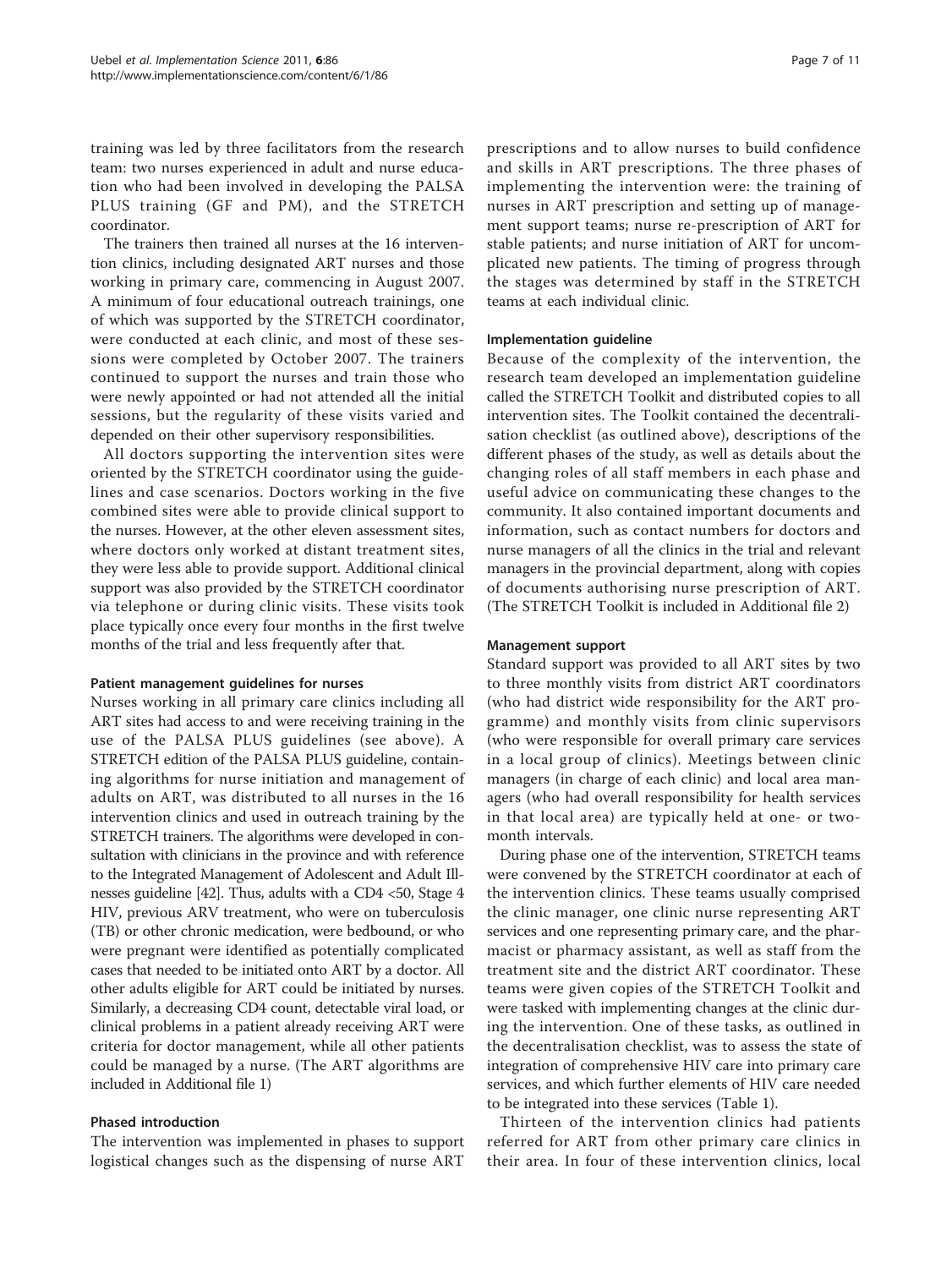management had already started implementing the integration of all six elements of HIV care into the primary care clinics. In the other nine intervention clinics, the STRETCH team identified the need to integrate further elements of HIV care into these referring clinics. Local area management teams were then convened for seven of the nine clinics. In the remaining two clinics management support was difficult to mobilise. These teams usually comprised the local area manager, the manager of the intervention site, facility managers of all referring primary care clinics, and the local ART pharmacist. They were able to evaluate capacity to integrate further elements of HIV care into the referring clinics by assessing staffing and training needs, space for drug readiness training classes, and ability to store and transport ARVs–all of which were the type of practical issues identified by staff (Table [2](#page-3-0)). The STRETCH coordinator's responsibility was to convene these management teams and assist at the first one or two meetings. It was then the team's responsibility to decide which elements of HIV care could be integrated at which primary care clinics and to implement these decisions.

#### Discussion

One of the distinctive features of this intervention was the participation of clinic staff and all levels of management in many stages of its development and implementation. First, the trial was set up at the request of senior management to address the problem of high mortality rates among patients eligible for ART and awaiting access to treatment. In the national environment of ambivalence to nurse ART-prescription that existed at the start of the trial, senior management support was crucial to developing and implementing the intervention. Second, senior management, middle management, and clinic staff were involved in an iterative process of assessing the barriers facing patients and staff with regard to accessing ART, and then tailoring the intervention to be relevant and implementable. Management concerns about the complexity of the intervention led to the development of an 'Implementation Toolkit.' The types of problems outlined by staff (Table [2](#page-3-0)) and their insight into possible solutions led to the reformulation of integration in the context of ART rollout as the flexible, progressive integration of pre-ART and ART care into all primary care services referring to intervention sites. Third, staff at local area and clinic level were involved in the teams tasked with implementing the intervention, with support from the STRETCH coordinator. STRETCH teams were tasked with assessing readiness for different phases of the intervention and with implementing the changes at clinic level. Local management teams assessed capacity and arranged for primary care services to take on aspects of pre-ART and ART care.

The strong participation of clinic staff and managers in intervention development and implementation could be seen as an example of how features of participatory action research can be integrated into trial intervention design and implementation. It has been suggested that this approach to intervention design may make complex health interventions both more effective and more easily reproducible in other settings [[43](#page-9-0)]. This is congruent with evidence from a systematic review that suggests that interventions tailored to prospectively identified barriers have a greater likelihood of improving professional practice than interventions with no such tailoring [[44\]](#page-9-0). However the review also notes that further work is needed on methods to identify barriers and tailor interventions to address them. The participatory approach used here is also in line with calls to involve the district health systems in efforts to deliver comprehensive HIV care [[8,](#page-8-0)[17,45\]](#page-9-0)

One of the weaknesses of the development of this intervention is that, while staff at the ART sites were involved in initial discussions, staff at the primary care clinics referring patients to these sites were not. However, as part of the implementation, managers of these primary care clinics were included as members of local management teams and were then able to give their input, assess capacity issues, and make workable plans for the integration of HIV care into their clinic services.

A second change technique used to facilitate uptake of the intervention was educational outreach. This approach was the basis for the training of professional nurses in the intervention clinics. The PALSA PLUS training model, on which the STRETCH intervention was based, draws on adult education principles and the outreach education approach, and has been shown to be effective in changing nurse clinical practice in study setting and more widely [[26](#page-9-0),[27,46\]](#page-9-0). The trainers chosen to implement this training were local staff members– another facet of active participation in the implementation. Many of the 16 STRETCH trainers were themselves clinic supervisors and had also been PALSA PLUS trainers. As part of this trial, they trained the professional nurses at the clinics for which they provided supervision.

The STRETCH coordinator also functioned as an 'agent of change' in this intervention, playing a role in facilitating the active participation of staff in, firstly, the process of developing and reformulating the intervention so that it was implementable and responsive to local conditions in the clinics and, secondly, in establishing local teams to implement the intervention actively. The coordinator was appointed by the research team but based in the provincial health department. This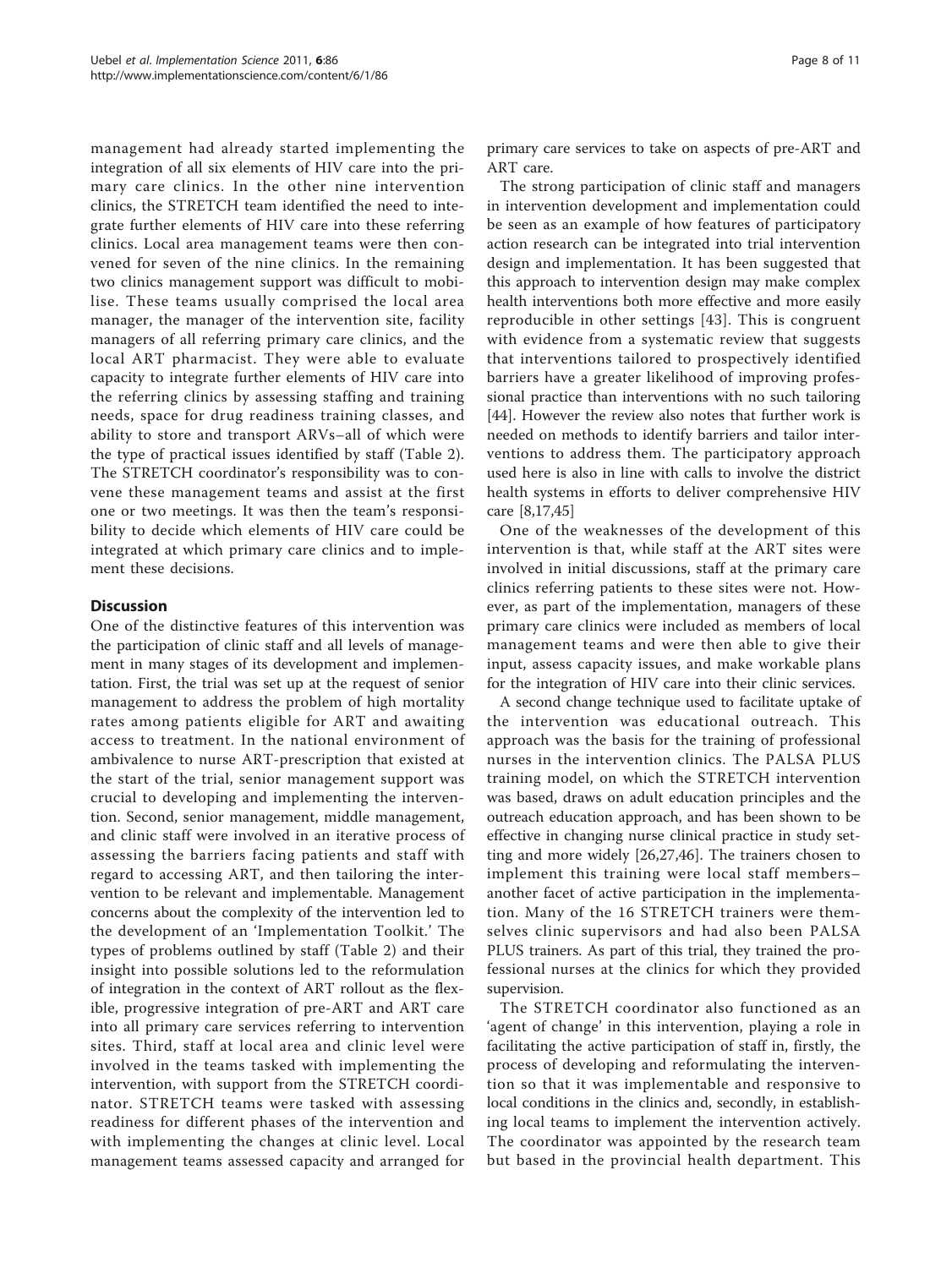<span id="page-8-0"></span>allowed her to facilitate communication between the research team and provincial staff and act as a 'problem solver.' The coordinator was also able to provide ongoing support to nurses, doctors, and trainers because of her previous clinical experience. All of these roles have been acknowledged as important functions of external facilitation in the implementation of complex health interventions [[47](#page-10-0)]. Models of implementation also acknowledge the overlap between outreach educators, which formed one component of this intervention, and facilitation, which formed another component. These models suggest that facilitators take on a wider range of roles than outreach educators, including the use of a greater range of enabling approaches to help support practice change and mediate between stakeholders [[48\]](#page-10-0).

### Conclusion

This paper describes the development and content of the STRETCH intervention intended to improve access to ART. This complex intervention incorporates three processes: participatory action research, educational outreach, and external facilitation to change the practice of nurses in primary care settings in South Africa. The effects of the intervention are now being evaluated in a pragmatic randomised controlled trial. To evaluate the degree to which the intervention was implemented as intended [[43,](#page-9-0)[49](#page-10-0)], a qualitative process evaluation of the trial was conducted. In addition, the integration of HIV care into primary care services was monitored using a semi-quantitative questionnaire. The findings of these parallel studies will contribute to understanding the effects of the intervention described in this paper.

## Additional material

[Additional file 1: A](http://www.biomedcentral.com/content/supplementary/1748-5908-6-86-S1.PDF)RT algorithms. Algorithms for initiation and management of patients on antiretroviral therapy included in the STRETCH edition of the PALSA PLUS guideline that was used in intervention clinics during the STRETCH trial.

[Additional file 2: S](http://www.biomedcentral.com/content/supplementary/1748-5908-6-86-S2.PDF)TRETCH Toolkit. STRETCH Implementation toolkit developed by the research team to assist clinic staff in implementing the STRETCH intervention.

#### Acknowledgements

Thanks are due to Dr Ronald Chapman for early support and guidance and to Tsotsa Polinyane for her assistance with the initial development work in the ART clinics. Sincere appreciation is also extended to the STRETCH trainers, management and staff in the province and the districts, and the ART sites in the Free State for their time and cooperation. The financial support of the STRETCH trial by the IDRC, Irish AID and the UK Medical Research Council, and of doctoral studies (KU) from the National Research Foundation, is acknowledged with appreciation. The authors acknowledge all the other STRETCH team members, Andrew Boulle, Dewald Steyn, Cloete van Vuuren, Eduan Kotze, and Ruth Cornick.

Approval to conduct this study was obtained from the Head of the Department of Health in the Free State, and the study protocol was approved by the Human Research Ethics Committees of the Faculty of Health Sciences of the University of the Free State and the University of Cape Town.

#### Author details

<sup>1</sup> Knowledge Translation Unit, University of Cape Town Lung Institute, University of Cape Town, Cape Town, South Africa. <sup>2</sup>Department of Medicine, Faculty of Health Sciences, University of the Free State, Bloemfontein, South Africa. <sup>3</sup>Department of Medicine, University of Cape Town, Cape Town, South Africa. <sup>4</sup>Centre for Health Systems Research and Development, University of the Free State, Bloemfontein, South Africa. 5 School of Medicine Health Policy and Practice, University of East Anglia, Norwich, UK. <sup>6</sup>Norwegian Knowledge Centre for the Health Services, Oslo, Norway. <sup>7</sup> Health Systems Research Unit, Medical Research Council of South Africa, Cape Town, South Africa. <sup>8</sup>Sunnybrook Research Institute and Department of Health Policy, Management and Evaluation, University of Toronto, Toronto, Canada. <sup>9</sup>IHCAR, Karolinska Institute, Stockholm, Sweden<br><sup>10</sup>Faculty of Medicine, University of Stellenbosch, Tygerberg, South Africa. <sup>11</sup>Centre for Infectious Disease Epidemiology and Research, School of Public Health and Family Medicine, University of Cape Town, Cape Town, South Africa. 12Division of Nursing and Midwifery, School of Health and Rehabilitation Sciences, Faculty of Health Sciences, University of Cape Town, Cape Town, South Africa. <sup>13</sup>Biostatistics Unit, Medical Research Council, Cape Town, South Africa. 14Department of Respiratory Medicine, University of Cape Town, Cape Town, South Africa. 15University of Cape Town Lung Institute, University of Cape Town, Cape Town, South Africa.

#### Authors' contributions

LF, SL, MB, MZ, CL, and EB were involved with initial conception, design and development of the trial and reviewing the manuscript. LF, KU, GF, and PM were involved in developing and implementing the intervention and writing the manuscript. DvR and WM were involved with writing and reviewing the manuscript. CC and DG reviewed the manuscript. All authors read and approved the final manuscript.

#### Competing interests

The authors declare that they have no competing interests.

Received: 8 September 2010 Accepted: 2 August 2011 Published: 2 August 2011

#### References

- 1. UNAIDS/WHO: Epidemiological fact sheets on HIV and AIDS: Core data on epidemiology and response, South Africa. 2008 update.[[http://apps.](http://apps.who.int/globalatlas/predefinedReports/EFS2008/full/EFS2008_ZA.pdf) [who.int/globalatlas/predefinedReports/EFS2008/full/EFS2008\\_ZA.pdf\]](http://apps.who.int/globalatlas/predefinedReports/EFS2008/full/EFS2008_ZA.pdf).
- 2. World Health Organization: Towards universal access: Scaling up priority HIV/ AIDS interventions in the health sector. Progress report 2009 Geneva: WHO Press; 2009.
- 3. Adam M, Johnson L: Estimation of adult antiretroviral coverage in South Africa. SAMJ 2009, 99:661-667.
- 4. Department of Health: Operational Plan for Comprehensive HIV and AIDS Care, Management and Treatment for South Africa 2003 Pretoria: South African Department of Health; 2003.
- 5. Van Rensburg D: The Free State's approach to implementing the comprehensive plan: notes by a participant outsider. In Acta Academica Supplementum 2006. Volume 1. Bloemfontein: UFS-SASOL library; 2006:44-93.
- 6. Victora C, Hanson K, Bryce J, Vaughan J: Achieving universal coverage with health interventions. Lancet 2004, 364:1541-1548.
- 7. Atun RA, Bennett S, Duran A: When do vertical (stand alone) programmes have a place in health systems? Denmark: World Health Organization; 2008.
- 8. McCoy D, Chopra M, Loewenson R, Aitken J, Ngulube T, Muula A, Ray S, Kureyi T, Ijumba P, Rowson M: Expanding access to antiretroviral therapy in Sub-Saharan Africa: avoiding the pitfalls and dangers, capitalizing on the opportunities. American Journal of Public Health 2005, 95:18-22.
- 9. Schneider H, Blaauw D, Gilson L, Chabiguli N, Goudge J: Health systems and access to antiretroviral drugs for HIV in Southern Africa: service delivery and human resource challenges. Reproductive Health Matters 2006, 14:12-23.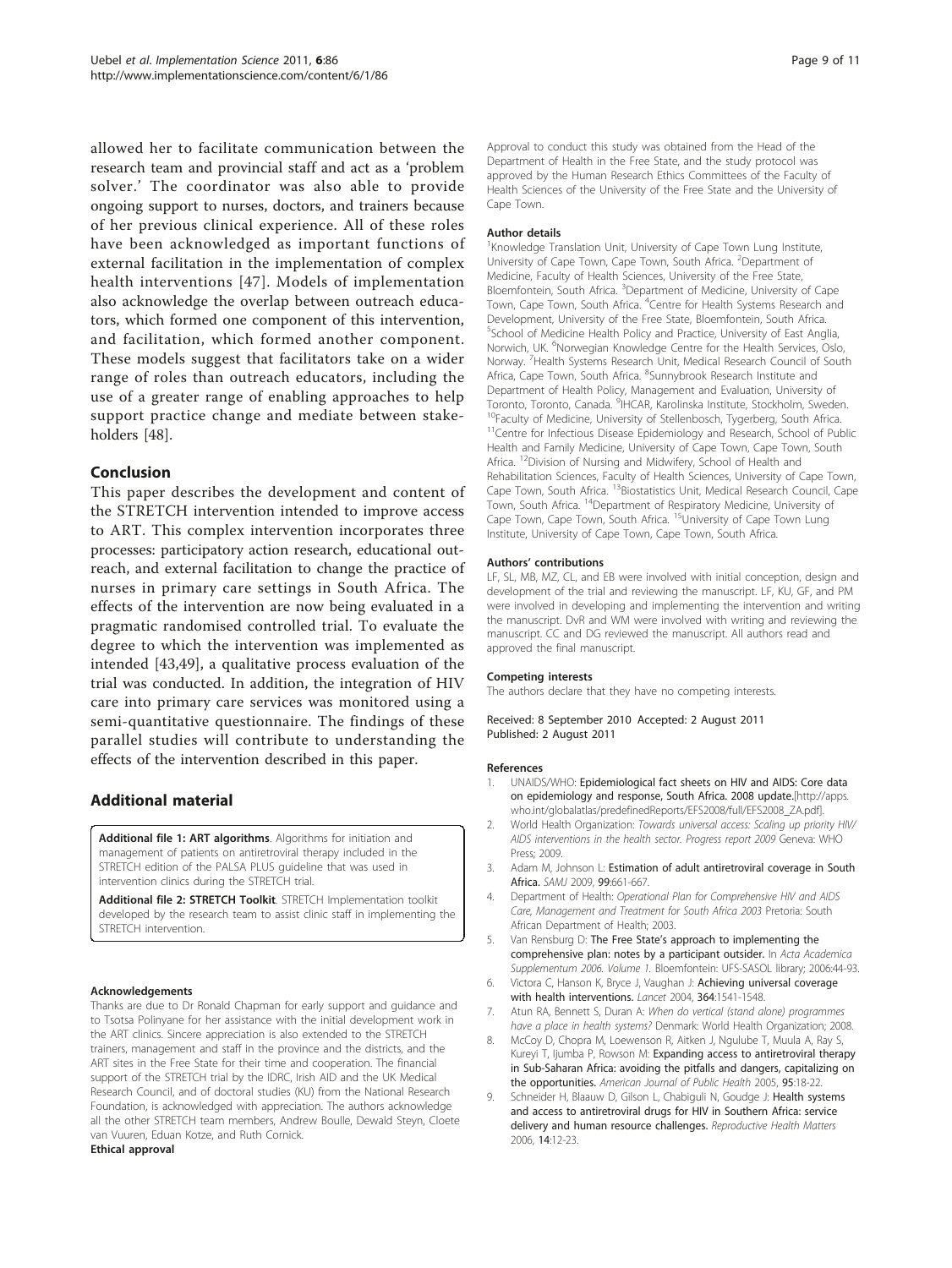- <span id="page-9-0"></span>10. El Sadr WM, Abrams EJ: Scale up of HIV care and treatment: can it transform health care services in resource-limited settings? AIDS 2007, 21:S65-S70.
- 11. Ooms G, Van Damme W, Baker B, Zeitz P, Schrecker T: The diagonal approach to Global Fund financing: a cure for the broader malaise of health systems? Globalisation and Health 2008, 4:6.
- 12. Variava E: Profile: HIV in North West Province South Africa. Southern African Journal of HIV Medicine 2006, 23:35-37.
- 13. Bennett B, Dlamini L, Mkhize E, Reid S, Barker P: The eight steps to successful down referral: opening the door to a PHC driven ARV program.[[http://<http://www.ihi.org/IHI/Topics/DevelopingCountries/](http://<http://www.ihi.org/IHI/Topics/DevelopingCountries/SouthAfrica/EmergingContent/DownReferralPoster.htm>) [SouthAfrica/EmergingContent/DownReferralPoster.htm>](http://<http://www.ihi.org/IHI/Topics/DevelopingCountries/SouthAfrica/EmergingContent/DownReferralPoster.htm>)].
- 14. World Health Organization: Antiretroviral therapy in primary health care: experience of the Chiradzulu programme in Malawi. Case study. MSF Malawi, and the Ministry of Health and Population, Chiradzulu district Malawi Geneva: WHO Press; 2004.
- 15. Jaffar S, Amuron B, Foster S, Birungi J, Levin J, Namara G, Nabiryo C, Ndembi N, Kyomuhangi K, Opio A, et al: Rates of virological failure in patients treated in a home-based versus a facility-based HIV-care model in Jinja, southeast Uganda: a cluster-randomised equivalence trial. Lancet 2009, 374:2080-2089.
- 16. Cohen R, Lynch S, Bygrave H, Eggers E, Vlahakis N, Hilderbrand K, Knight L, Pillay P, Saranchuk P, Goemaere E, et al: Antiretroviral treatment outcomes from a nurse-driven community supported HIV/AIDS treatment programme in rural Lesotho: observational cohort assessment at two years. Journal of the International AIDS Society 2009, 12:23.
- 17. Gaede B: Rural ARV Provision: policy implications for accelerated ARV rollout. Reflections on a national dialogue on rural ARV programmes. Southern African Journal of HIV Medicine 2006, 23-25, December
- 18. Fredlund V, Nash J: How far should they walk? Antiretroviral therapy access in a rural community in northern KwaZulu-Natal, South Africa. JID 2007, 196(Suppl 3):S469-S473.
- 19. Barker P, Mehta N: Improving access and quality of HIV/AIDS care in Eastern Cape, South Africa Improvement Report.[\[http://www.ihi.org/](http://www.ihi.org/knowledge/Pages/ImprovementStories/ImprovingAccessandQualityofHIVAIDSCareinEasternCapeSouthAfrica.aspx) [knowledge/Pages/ImprovementStories/](http://www.ihi.org/knowledge/Pages/ImprovementStories/ImprovingAccessandQualityofHIVAIDSCareinEasternCapeSouthAfrica.aspx) [ImprovingAccessandQualityofHIVAIDSCareinEasternCapeSouthAfrica.aspx\]](http://www.ihi.org/knowledge/Pages/ImprovementStories/ImprovingAccessandQualityofHIVAIDSCareinEasternCapeSouthAfrica.aspx).
- 20. Hirschborn L, Ojikutu B, Rodriguez W: Research for change: using implementation research to strengthen HIV care and treatment scale-up in resource limited settings. JID 2007, 196(Suppl 3):S516-522.
- 21. Campbell N, Murray E, Darbyshire J, Emery J, Farmer A, Griffiths F, Guthrie B, Lester H, Wilson P, Kinmoth A: Designing and evaluating complex interventions to improve health care. BMJ 2007, 334:455-459.
- 22. Michie S, Fixsen D, Grimshaw J, Eccles M: Specifying and reporting complex behaviour change interventions: the need for a scientific method. Implementation Science 2009, 4:40.
- 23. Glasziou P, Chalmers I, Altman D, Bastian H, Boutron I, Brice A, Jamtvedt G, Farmer A, Ghersi D, Groves T, et al: Taking health care interventions from trial to practice. BMJ 2010, 341:c3852.
- 24. WIDER recommendations to improve reporting of the content of behaviour change interventions. [[http://interventiondesign.co.uk/wp](http://interventiondesign.co.uk/wp-content/uploads/2009/02/wider-recommendations.pdf)[content/uploads/2009/02/wider-recommendations.pdf\]](http://interventiondesign.co.uk/wp-content/uploads/2009/02/wider-recommendations.pdf).
- 25. Bheekie A, Buskens I, Allen S, English R, Mayers P, Fairall L, Majara B, Bateman E, Zwarenstein M, Bachman M: The practical approach to lung health in South Africa (PALSA) intervention:respiratory guideline implementation for nurse trainers. International Nursing Review 2006, 53:261-268.
- 26. Fairall L, Zwarenstein M, Bateman E, Bachman M, Lombard C, Majara B, Joubert G, English R, Bheekie A, van Rensburg D, et al: Effect of educational outreach to nurses on tuberculosis case detection and primary care of respiratory illness: pragmatic cluster randomized controlled trial. BMJ 2005, 331:750-754.
- 27. Zwarenstein M, Fairall L, Lombard C, Mayers P, Bheekie A, English R, Lewin S, Bachmann M, Bateman E: Outreach education integrates HIV/ AIDS/ART and Tuberculosis care in South African primary care clinics: a pragmatic randomised trial. BMJ 2011, 342:d2022.
- 28. Fairall L, Bachmann M, Zwarenstein M, Lombard C, Uebel K, Van Vuuren C, Steyn D, Boulle A, Bateman E: Streamlining tasks and roles to expand treatment and care for HIV: randomised controlled trial protocol. Trials 2008, 9:21-26.
- 29. Statistics South Africa: Mid year population estimates.[\[http://www.statssa.](http://www.statssa.gov.za/publications/P0302/P03022008.pdf) [gov.za/publications/P0302/P03022008.pdf\]](http://www.statssa.gov.za/publications/P0302/P03022008.pdf).
- 30. Shisana O, Rehle T, Simbayi L, Zuma K, Jooste S, Pillay-van-Wyk V, Mbele N, Van Zyl J, Parker W, Zungu P, et al: South African national HIV prevalence, incidence, behaviour and communication survey 2008: a turning point among teenagers? Cape Town: HSRC Press; 2009.
- 31. Fairall L, Bachmann M, Louwagie G, van Vuuren C, Chikobvu P, Steyn D, Staniland G, Timmerman V, Msimanga M, Seebregts C, et al: Effectiveness of antiretroviral treatment in a South African program: a cohort study. Arch Int Med 2008, 168:86-93.
- 32. Wouters E, Heunis C, Van Rensburg D, Meulemans H: Physical and emotional health outcomes after 12 months of public sector ART in the Free State province of South African: a longitudinal study using structural equation modelling. BMC Public Health 2009, 9:103.
- Janse van Rensburg-Bonthuyzen E, Engelbrecht M, Steyn F, Jacobs N, HH S, Van Rensburg D: Resources and infrastructure for the delivery of antiretroviral therapy at primary health care facilities in the Free State province, South Africa. SAHARA J 2008, 5:106-112.
- 34. Van Rensburg H, Steyn F, Schneider H, Loffstadt L: Human resource development and antiretroviral treatment in Free State province South Africa. Human Resources for Health 2008, 6:15.
- 35. Engelbrecht M, Bester C, Van den Berg H, Van Rensburg H: A study of predictors and levels of burnout: the case of professional nurses in primary health care facilities in the Free State. South African Journal of Economics 2008, 76:S15-S27.
- 36. Uebel K, Timmermans V, Ingle S, Van Rensburg D, Mollentze W: Towards universal ARV access: achievements and challenges in the Free State, South Africa: a retrospective study. SAMJ 2010, 100:589-593
- 37. Colvin C, Fairall L, Lewin S, Goergeu D, Zwarenstein M, Bachmann M, Uebel K, Bachman M: Expanding access to ART in South Africa: The role of nurse-initiated treatment. SAMJ 2010, 100:210-212.
- 38. English R, Bateman E, Zwarenstein M, Fairall L, Bheekie A, Bachman M, Majara B, Ottmani S, Scherpbier R: Development of a South African integrated syndromic respiratory disease guideline for primary care. Primary Care Respiratory Journal 2008, 17:156-163.
- 39. Stein J, Lewin S, Fairall L, Mayers P, English R, Bheekie A, Bateman E, Zwarenstein M: Building capacity for antiretroviral delivery in South Africa: A qualitative evaluation of the PALSA PLUS nurse training programme. BMC Health Services Research 2008, 8:240.
- 40. The Medicine and Related Substances Act (Act 101 of 1965) Section 22  $(A)$   $(5)$   $(f)$ .
- 41. The Nursing Act (Act 33 of 2005) Section 56.
- 42. World Health Organization: Chronic HIV care with ARV therapy and prevention: Integrated Management of Adolescent and Adult Illnesses Geneva: WHO Press; 2007
- 43. Leykum L, Pugh J, Lanham H, Harmon J, McDaniel R Jr: Implementing research design: integrating participatory action research into randomised controlled trials. Implementation Science 2009, 4:69.
- 44. Baker R, Camosso-Stefinovic J, Gillies C, Shaw E, Cheater F, Flottorp S, Robertson N: Tailored interventions to overcome identified barriers to change: effects on professional practice and health care outcomes. Cochrane Database of Systematic Reviews 2010, , 3: Art. No.:CD005470.
- 45. McIntyre D, Klugman B: The human face of decentralization and integration of health services: experience from South Africa. Reproductive Health Matters 2003, 11:108-119.
- 46. O'Brien M, Rogers S, Jamtvedt G, Oxman A, Odgaard-Jensen J, Kristofferson D, Forsetlund L, Bainbridge D, Freemantle N, Davis D, et al: Educational outreach visits: effects on professional practice and health care outcomes (Review). Cochrane Database of Systematic Reviews 2008, 4: Art.Nr.: CD000409.